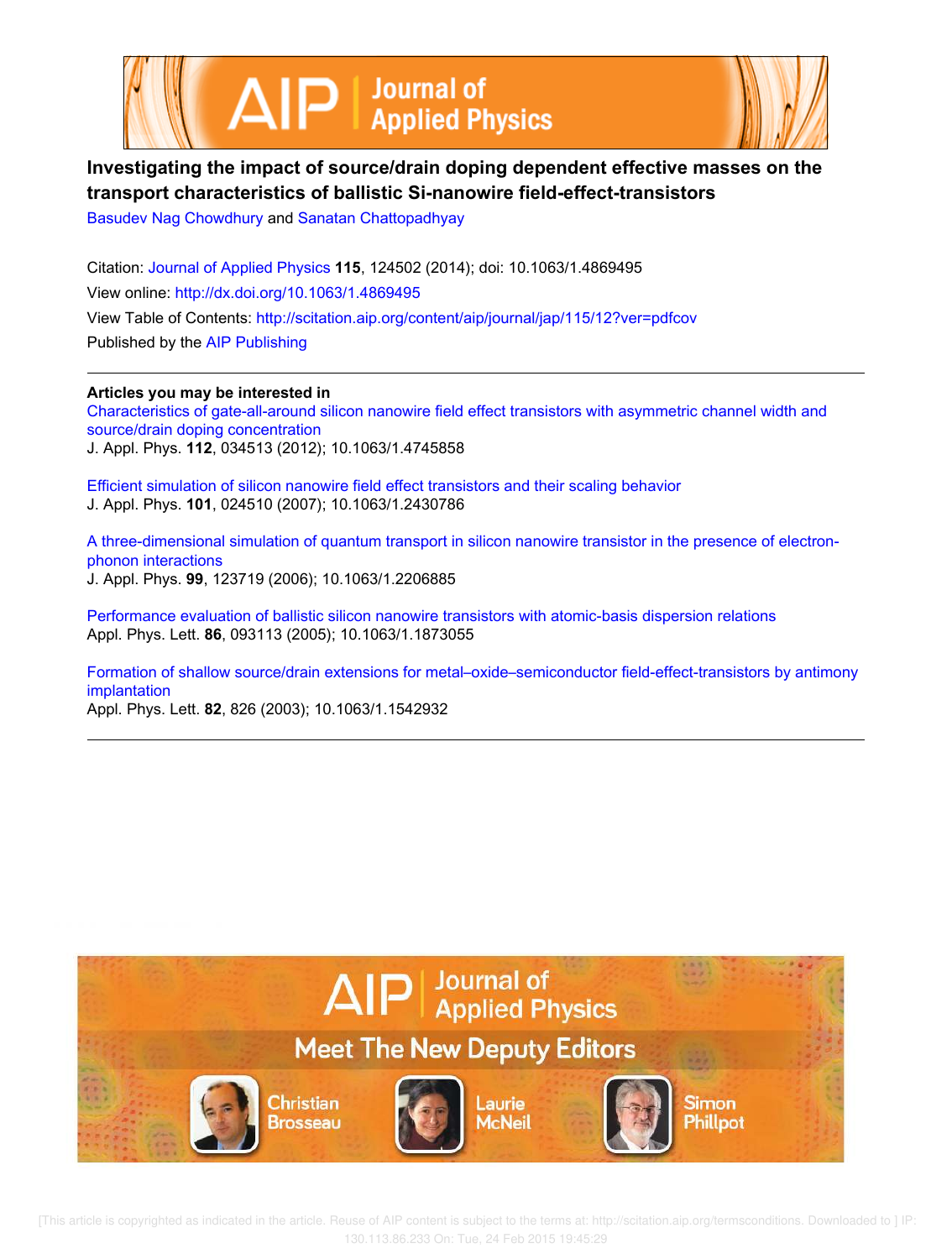

## Investigating the impact of source/drain doping dependent effective masses on the transport characteristics of ballistic Si-nanowire field-effect-transistors

Basudev Nag Chowdhury<sup>1</sup> and Sanatan Chattopadhyay<sup>2,a)</sup>

<sup>1</sup>Centre for Research in Nanoscience and Nanotechnology (CRNN), University of Calcutta, Kolkata, India  $2$ Department of Electronic Science, University of Calcutta, Kolkata, India

(Received 24 January 2014; accepted 11 March 2014; published online 26 March 2014)

This article studies the impact of doping dependent carrier effective masses of the source/drain regions on transport properties of Si-nanowire field effect transistors within ballistic limit. The difference of carrier effective mass in channel and that in the source/drain regions leads to a misalignment of respective sub-bands and forms non-ideal contacts. Such non-idealities are incorporated by modifying the relevant self-energies which control the effective electronic transport from source to drain through the channel. Non-ideality also arises in the nature of local density of states in the channel due to sub-band misalignment, resulting to a reduction of drain current by almost 50%. The highest values of drain current, leakage current, and their ratio are obtained for the S/D doping concentrations of  $3 \times 10^{20}$  cm<sup>-3</sup>,  $8 \times 10^{20}$  cm<sup>-3</sup>, and  $2 \times 10^{20}$  cm<sup>-3</sup>, respectively, for the nanowire of length 10 nm and diameter of 3 nm. Interestingly, the maximum of sub-threshold swing, minimum of threshold voltage, and the maximum of leakage current are observed to be apparent at the same doping concentration.  $\odot$  2014 AIP Publishing LLC. [http://dx.doi.org/10.1063/1.4869495]

## I. INTRODUCTION

The sustained evolution of metal-oxide-semiconductor field-effect-transistors (MOSFETs) following gradual downscaling of physical dimensions has led to the emergence of Silicon-nanowire field effect transistors (Si-NWFETs) for future nanoelectronic circuits.<sup>1</sup> In this regard, there has been a significant progress in realizing such nanowire based field effect devices and their fabrication has been performed by adopting both top-down and the bottom-up approaches. $2-11$  In course of such aggressive downscaling, the device dimensions have entered into the ballistic regime that indicates carrier transport without any significant scattering.<sup>12–14</sup> For comprehensive understanding of the transport behavior of such devices, it is essential to develop quantum mechanical models which can incorporate the effects of discontinuities in the energy continuum and consequently the variation of the relevant effective mass components. Such a model can be obtained by developing a Schrodinger-Poisson simultaneous solver which is capable of simulating the quantum transport of charges. In this context, the nonequilibrium Green's function (NEGF) formalism has appeared as one of the most potential tools that can solve the quantum transport equations of electron in the MOSFET-channel, considering its interaction with source/drain  $(S/D)$  regions.<sup>15</sup> Several reports are available where such technique has been used to study the transport behavior of different nano-scale MOSFET architectures such as double gate MOSFET, FinFET, multiplegate NWFET, gate-all-around (GAA) NWFET, nanotube FET, and molecular switch junctions. $16-24$ 

The physical behavior and quantification of charge transport from source to drain can be modeled by calculating the associated self energy of S/D regions. Self energy represents the interaction of the channel with S/D and it is estimated by assuming the S/D regions to be semi-infinite and hence the corresponding Hamiltonians are taken to be uniform.15,25,26 However, the transport effective masses of the channel and S/D regions are not identical due to difference in their doping concentrations $^{27}$  and hence it modifies their interactions, leading to the change of transport behavior and electrical characteristics of the device. Therefore, the S/D doping concentrations play a significant role in designing such nanowire based FET devices. Consequently, the NEGF model given in Ref. 15 should be modified to incorporate such effects and a systematic study is crucial for developing a comprehensive understanding of the impact of doping dependent effective masses of the S/D regions.<sup>28</sup>

In the current article, the effect of variation of transport effective mass with doping concentration of the S/D regions has been incorporated into NEGF model through relevant modification of the self energy matrices. An abrupt change in transport mass is considered at the junctions of the channel and S/D regions, and the form of self energies is altered accordingly. The corresponding transport behavior of the carriers is analyzed in detail. To focus only on the impact of doping dependent effective masses of S/D, the electron phonon scattering has not been considered. Finally, the impact of S/D doping concentration on the electrical characteristics of Si-NWFETs is studied to explore its impact on the device performance.

## II. THEORETICAL MODELING

Transport of the electrons from  $n^+$ -source to  $n^+$ -drain through a GAA intrinsic Si-nanowire channel is modeled by solving the simultaneous Schrödinger-Poisson equation given by

$$
\hat{H}_{3D}|\psi\rangle = E|\psi\rangle \tag{1}
$$

and

$$
\vec{\nabla} \cdot (\varepsilon \vec{\nabla} \varphi) = -(-e)n_{3D},\tag{2}
$$

 $a)$ Email: scelc@caluniv.ac.in

0021-8979/2014/115(12)/124502/6/\$30.00 115, 124502-1 © 2014 AIP Publishing LLC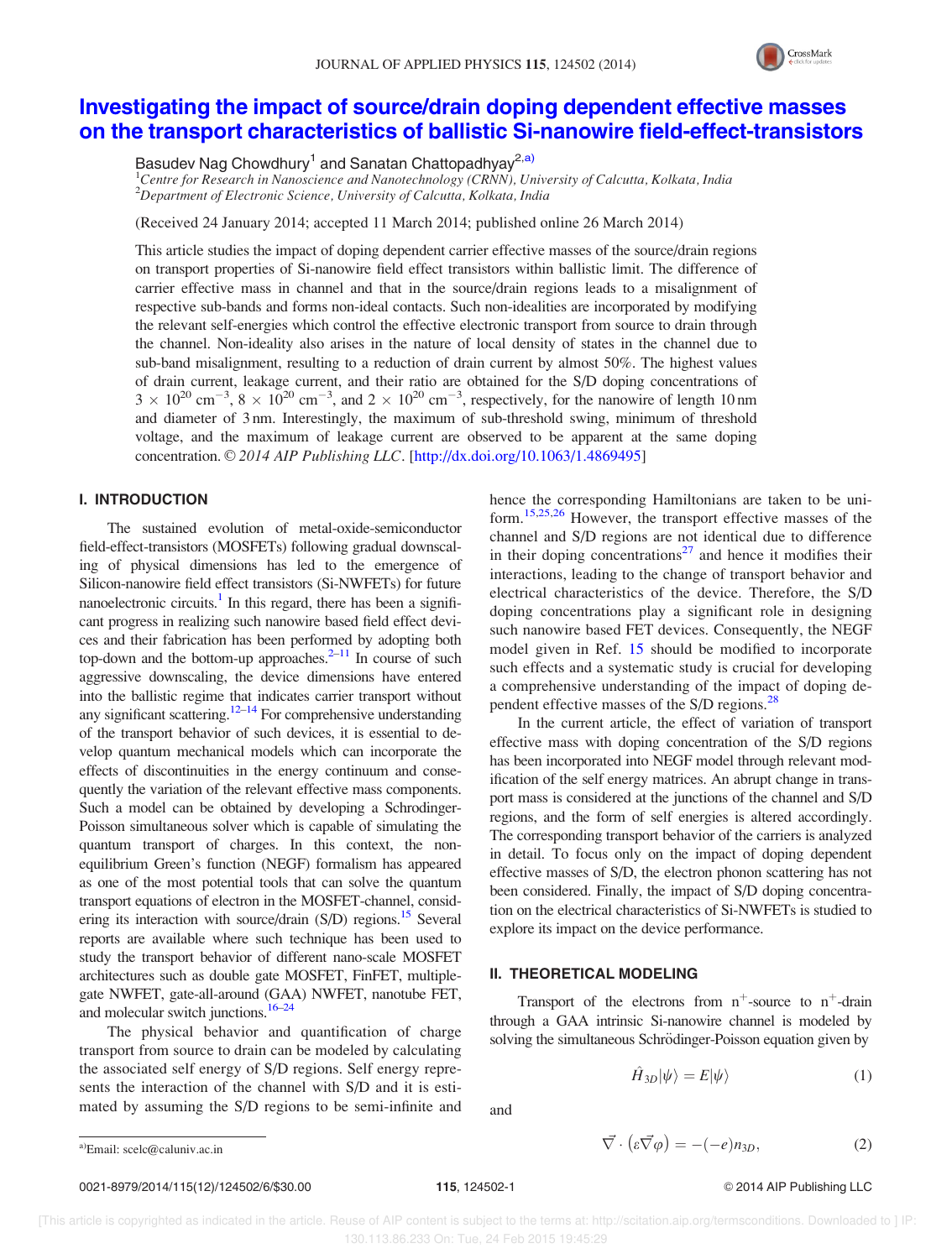where  $\varepsilon$  represents the permittivity of the entire device which varies at the material junctions,  $n_{3D}$  is 3-dimensional carrier concentration and  $-e$  is the electronic charge. The 3-dimensional Hamiltonian  $(\hat{H}_{3D})$  in the non-equilibrium state  $|\psi\rangle$  is given by

$$
\hat{H}_{3D} = \frac{1}{2} \sum_{j,k} \hat{p}_j (m \ast^{-1})^{jk} \hat{p}_k + (-e)\varphi, \tag{3}
$$

where  $\hat{\vec{p}}$  is the momentum operator,  $m^*$  represents the effective mass tensor, and  $\varphi$  is the potential of the bottom of conduction band. Gate length of the device is considered to be smaller than the electron mean free path so as to model the ballistic transport. Thus, the effect of scattering is not considered in the current work. The electrons are confined in the transverse direction due to GAA structure of the device thereby leading to the formation of discrete transverse energy sub-bands, which can be obtained from solutions of the equation,

$$
\hat{H}_T|\chi\rangle_n = E_n^{sub}|\chi\rangle_n,\tag{4}
$$

where  $\hat{H}_T$  is the transverse part of the 3-D Hamiltonian. The non-equilibrium state  $(\ket{\psi})$  for the 3-D motion of electrons can then be represented by superposition of the transverse eigenstates  $(|\chi\rangle_n)$  as

$$
|\psi\rangle = \sum_{n} C_{n} |\chi\rangle_{n}, \tag{5}
$$

which, in turn, gives rise to the matrix equation

$$
\underline{\underline{H}}_{L}\underline{\underline{C}} = \left(E_{\underline{\underline{I}}} - \underline{\underline{E}}^{\text{sub}})\underline{\underline{C}}.\right)
$$
 (6)

The block elements of longitudinal Hamiltonian matrix  $(\underline{H}_L)$  are formed according to the sub-band states. The diagonal blocks represent the corresponding mode of transport and the off-diagonal blocks estimate the effect of inter-sub-band transitions. The elements of each block of  $\underline{H}_L$  are obtained using finite difference method (FDM) of 1st order by dividing the nanowire channel into grids with spacing "a." The blocks are, thus, tri-diagonal matrices, with diagonal elements representing the longitudinal transport energy and the others stand for the interactions  $(\beta)$  between the neighbouring grid points. Coupling of the nanowire channel with source and drain are incorporated by adding the corresponding self energies ( $\sum_{s=0}^{\infty}$  and  $\sum_{s=0}^{\infty}$ ) to the Hamiltonian by considering the interaction of the channel with S/D in the channel Green's function as<sup>15</sup>

$$
\underline{\underline{G}} = \left( E \underline{I} - \underline{E}^{sub} - \left( \underline{H}_L + \underline{\Sigma}_S + \underline{\Sigma}_D \right) \right)^{-1}.
$$
 (7)

The self energy matrices of source and drain have only non-zero elements at the 1st and last grid points, respectively, indicating their interaction only with the grid points at the S/D junctions. The elements have been found to be of the form " $\beta g \beta$ ,"<sup>15,25,26</sup>  $\beta$  being the grid interaction in the channel region and "g" is the solution of the equation,

$$
(g)^{-1} = [E - E_n^{sub} + 2\beta_{S/D}] - (-\beta_{S/D})g(-\beta_{S/D}).
$$
 (8)

Equation (8) is obtained by considering the S/D regions to be semi-infinite and the corresponding Hamiltonians to be entirely uniform.<sup>25,26</sup> The vicinity of the channel drain junction in the Green's function is represented by

(9)

However, considering the change in local band structure at the channel-drain junction, the Green's function is modified by

(9A)

 [This article is copyrighted as indicated in the article. Reuse of AIP content is subject to the terms at: http://scitation.aip.org/termsconditions. Downloaded to ] IP: 130.113.86.233 On: Tue, 24 Feb 2015 19:45:29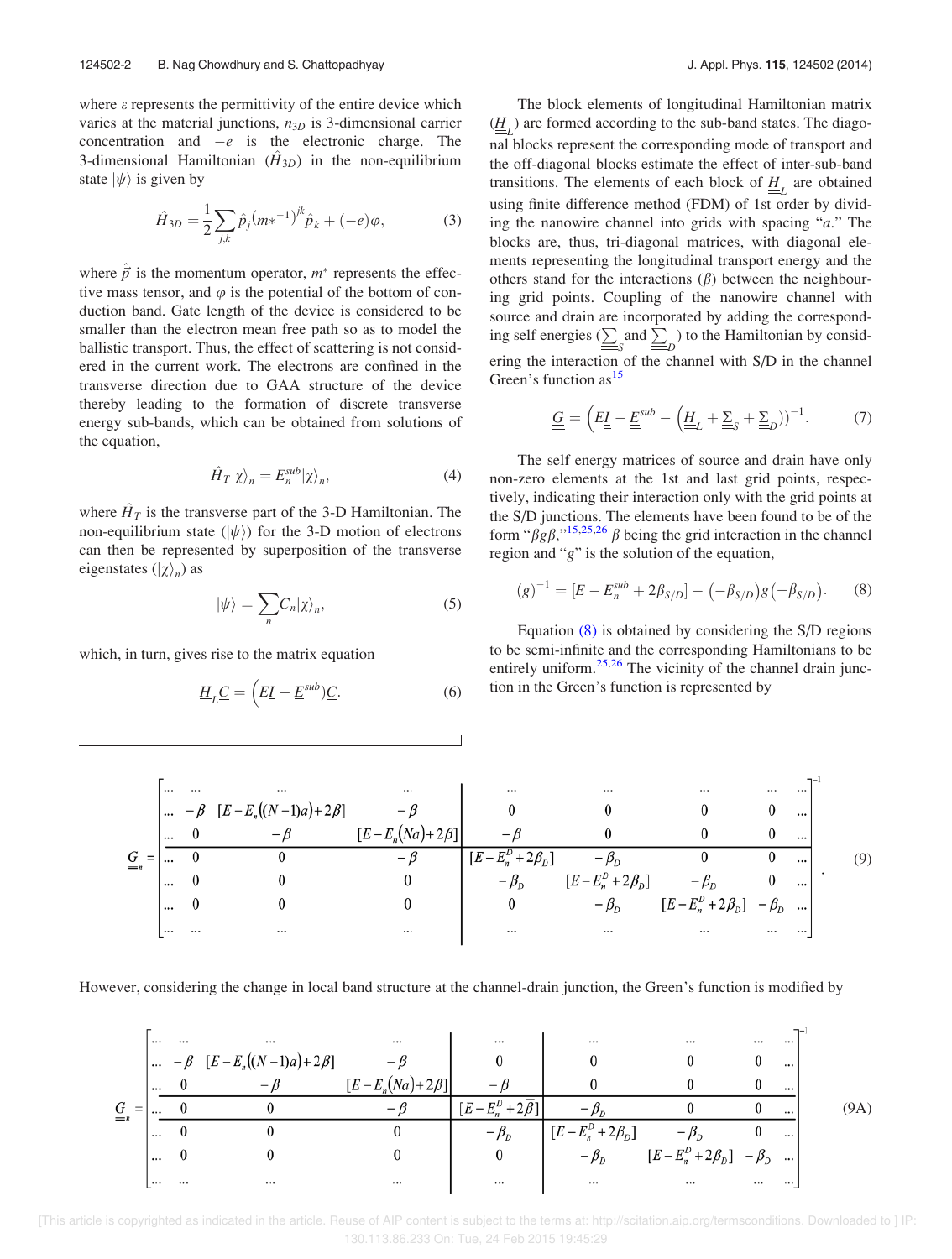resulting in the modification of the elements of self energy matrices from " $\beta g \beta$ " to " $\left(\frac{1}{1-2(\beta_{S/D}-\bar{\beta})g})\beta g \beta$ ," strength of the interaction being " $\left(\frac{1}{1-2(\beta_{S/D}-\overline{\beta})g}\right)$ ." The grid interaction at the junction  $(\bar{\beta})$  becomes simple arithmetic mean of that of the channel ( $\beta$ ) and S/D ( $\beta_{S/D}$ ) on considering a jump discontinuity in the local band structure at the channel-S/D junction leading to an abrupt change in the transport effective mass.

The local density of states in the channel due to coupling with source and drain corresponding to the  $n^{\text{th}}$  sub-band are given  $bv^{15}$ 

$$
\underline{\underline{D}}_S^n = \frac{1}{2\pi a} \left[ \underline{\underline{G}}^n \underline{\underline{\Gamma}}_S \underline{\underline{G}}^{n^+} \right]
$$
 (10A)

and

$$
\underline{\underline{D}}_D^n = \frac{1}{2\pi a} \left[ \underline{\underline{G}}^n \underline{\underline{\Gamma}}_D \underline{\underline{G}}^{n^+} \right],\tag{10B}
$$

where  $\underline{\underline{\Gamma}}_S = i(\underline{\underline{\sum}}_S - \underline{\underline{\sum}}_S^+)$  and  $\underline{\underline{\Gamma}}_D = i(\underline{\underline{\sum}}_D - \underline{\underline{\sum}}_D^+)$  represent the electron exchange rates between the channel and source/ drain contacts respectively, which gives rise to the 1-D carrier concentration as

$$
n_{1D}^n = \int [D_S^n(z)f(E - E_{fS}) + D_D^n(z)f(E - E_{fD})]dE, \quad (11)
$$

where  $f(E - E<sub>fs</sub>)$  and  $f(E - E<sub>fD</sub>)$  are the Fermi-Dirac distribution functions at source and drain contacts, respectively. The total 3-D carrier concentration is then given by

$$
n_{3D} = \sum_{n} n_{1D}^n |\langle \vec{r} | \chi \rangle_n|^2.
$$
 (12)

The expression of  $(12)$  is applied into the Poisson's equation given in (2). The potential obtained from the solution of Eq. (2) is then put into Eq. (3) and the same process is continued until self-consistency is achieved. Finally, the drain current is obtained from Landauer formula,

$$
I = \frac{2e}{h} \int T_{S \to D}(E) (f(E - E_{fS}) - f(E - E_{fD})) dE, \qquad (13)
$$

where  $T_{S\rightarrow D}$  is the transmission coefficient given by<sup>15</sup>

$$
T_{S \to D} = Trace[\Gamma_S G \Gamma_D G^+]. \tag{14}
$$

#### III. RESULTS AND DISCUSSION

The structure of a cylindrical GAA Si-NWFET considered in the current model is schematically shown in Fig.  $1(a)$ and the impact of source/drain doping concentration on the performance of such device is studied in detail. Diameter and channel length of the nanowire are considered to be 3 nm and 10 nm, respectively. The channel is considered to be along [100] direction which is one of the principal axes of Si. Thus the off-diagonal elements of the electron effective



FIG. 1. (a) Schematic of a GAA Si-NWFET; (b) Comparison of transfer characteristics of the Si-NWFET for the modified model and the existing model calibrated with.<sup>21</sup>

mass tensor become zero. The diagonal components of the effective mass in the Si nanowire channel are taken from Ref. 29, whereas, the values of the transport effective mass components in source and drain as a function of doping concentration are summarized in Table I. <sup>27</sup> Thickness of the  $SiO<sub>2</sub>$  layer all-around the channel is considered to be 1 nm. The doping concentration of source and drain is varied in the order of  $10^{20}$ – $10^{21}$  cm<sup>-3</sup> and the doping of surrounded poly-Si gate is adjusted to obtain a zero  $(0 V)$  flat band voltage by assuming the identical Fermi energy in both the source and gate. The device is assumed to operate at room temperature (300 K).

TABLE I. Summary of transport effective mass of electron in Si with doping concentration.<sup>2</sup>

| Doping concentration $(10^{20}/cc)$ | Transport effective mass $(m_e)$ |
|-------------------------------------|----------------------------------|
| 0.7                                 | 0.285                            |
| 0.8                                 | 0.285                            |
| 0.9                                 | 0.285                            |
| 1                                   | 0.291                            |
| $\overline{2}$                      | 0.292                            |
| 3                                   | 0.300                            |
| $\overline{4}$                      | 0.309                            |
| 5                                   | 0.321                            |
| 6                                   | 0.330                            |
| 7                                   | 0.343                            |
| 8                                   | 0.366                            |
| 9                                   | 0.373                            |
| 10                                  | 0.388                            |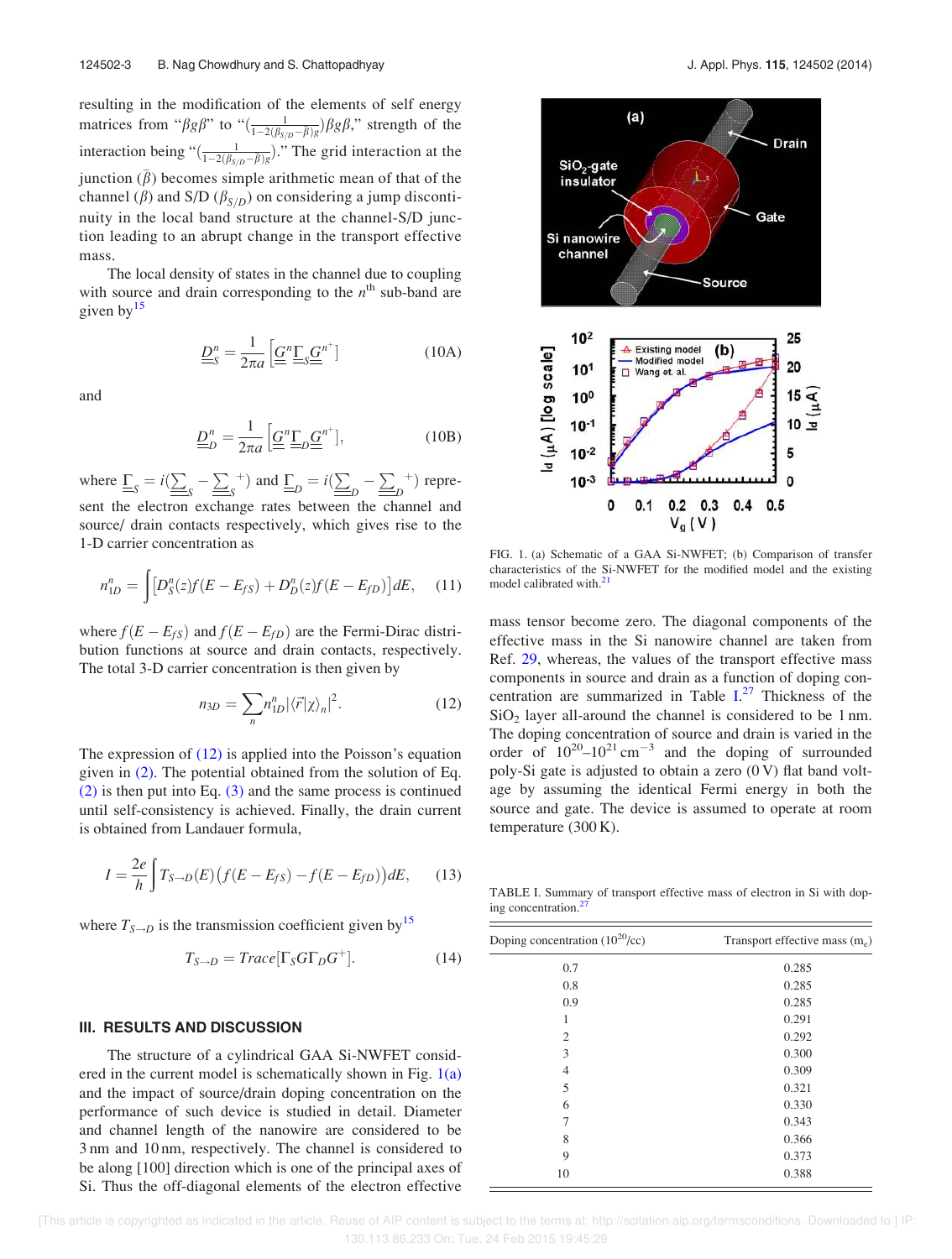Transfer characteristics of the GAA Si-NWFET obtained from the current model with modified S/D self energy matrices, are plotted in Fig.  $1(b)$ . The results are also calculated from the existing model of Ref. 15 and then compared along with the data of Ref. 21, for the device with identical specifications and biases. It is apparent from Fig.  $1(b)$  that the data obtained from our NEGF based Schrödinger-Poisson simultaneous solver matches quite satisfactorily with the published data of Ref. 21 thereby indicating the calibration and accuracy of the solver. However, it is interesting to note that the same solver gives rise to significant modification to the transfer characteristics of the device when the doping dependent transport effective mass of S/D is incorporated. It can be seen from the plot of Fig.  $1(b)$  that the drain current may be reduced by 50% at a gate voltage of 0.5 V due to the effects of doping dependent effective mass of S/D regions.

The color plots of Figs.  $2(a)$  and  $2(b)$  compare the variation of local density of states (LDOS) with energy along the channel obtained from the existing and the current model (with modified self-energies), respectively. The corresponding values of LDOS at the centre of the channel and the relevant transmission coefficient are also depicted in Figs.  $2(a)$ and  $2(b)$ . LDOS at any point in the nanowire channel depends on the strength of interaction of the point with S/D regions. For weak interaction, the LDOS curve shows sharp peaks (Fig.  $2(b)$ ) at the sub-bands whereas strong interaction leads to broadening of the levels (Fig.  $2(a)$ ). If the change in transport effective mass due to S/D doping is neglected in



FIG. 2. Comparison between the ideal and non-ideal contacts: (a) plot of local density of states (LDOS) with energy along the channel, and the variation of LDOS at the centre of channel and transmission coefficient (T) vs. energy, obtained from the existing model; (b) same as (a), obtained from the modified model.

modeling the transport of NWFETs then the strength of interaction will be maximum, indicating an ideal contact. However, real systems pose severe challenges to attain an ideal ohmic contact at such nano-dimensions both from the technological as well as physical perspectives. This is due to the fact that the mismatch of transport effective masses between the channel and S/D regions creates a misalignment of sub-bands leading to a relatively weaker coupling. Therefore, the self-energy needs to be modified to realize a real contact for incorporating the effects of physical interactions between the channel and S/D regions. The transmission curve shows steps at the sub-bands for ideal ohmic contacts whereas for the non-ideal contacts it exhibits several maxima at the sub-bands. The maxima indicate a resonance of carrier transmission for higher degree of confinement in the channel due to lower transport effective mass in it compared to S/D regions. As a result, the area under the transmission curve for non-ideal contact turns out to be smaller than the ideal one leading to a reduction of drive current (Fig.  $1(b)$ ). It should be noted that the phonon scattering in such devices leads to broadening of levels thereby indicating an increase of area under the transmission curves. However, there will also be a reduction in the value of transmission coefficient and consequently, the net current will be reduced. $31,32$ 

Fig. 3 compares the one-dimensional carrier concentration and the conduction band profile along the channel for ideal and non-ideal contacts. It can be seen from the plots that the carrier concentration obtained from modified model is decreased by almost an order from the existing formalism near the source/channel and channel/drain junctions, however, it remains almost unaltered at central region of the channel. This is attributed to the reduced carrier probability near the channel-S/D junctions due to higher degree of local confinement. The conduction band profile shows that the barrier is lowered as a result of incorporating the effect of higher transport effective mass of electrons in the S/D regions. It should be noted that the barrier in a conventional MOSFET is only a function of doping concentrations of source, channel and drain since it originates from the electrostatic interaction of these regions. However, the carrier transport in quantum devices within ballistic regime is also guided by the uncertainty principle where the transport effective mass plays a significant role in forming the barrier. Relatively lower transport effective mass within the channel



FIG. 3. Profile of the one dimensional carrier density and conduction band along the nanowire channel, obtained from the existing model and the modified model for ideal and non-ideal contacts, respectively.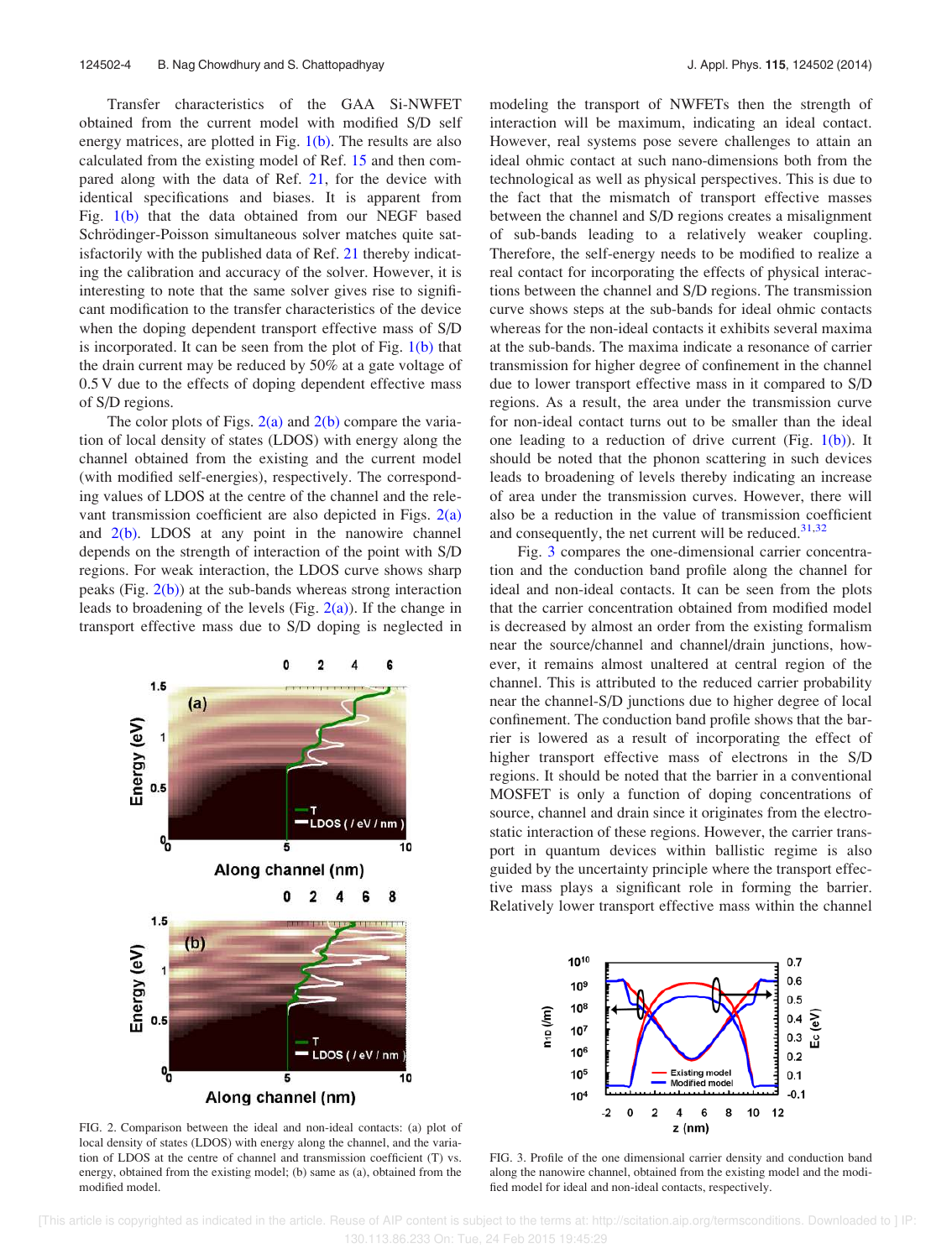compared to the S/D regions indicates higher uncertainty, resulting in lowering of barrier, as shown in Fig. 3.

The source/drain doping concentration of the device is varied in the range of  $10^{20}$ – $10^{21}$  cm<sup>-3</sup> and its performance parameters in terms of drive current, leakage current, their ratio, threshold voltage, and sub-threshold swing have been studied. Fig.  $4(a)$  shows the bar plots of drive current  $(I_{on})$ , leakage current  $(I_{off})$  and their ratio  $(I_{on}/I_{off})$  as a function of source/drain doping concentration whereas Fig. 4(b) represents the bar diagram of threshold voltage  $(V<sub>th</sub>)$  and sub-threshold swing  $(SS)$ . It is observed from Fig.  $4(a)$  that Ion increases initially at a faster rate up to a doping concentration of  $3 \times 10^{20}$  cm<sup>-3</sup> and then it almost saturates. However, the leakage current increases with doping and attains a maximum value of  $\sim$ 10 nA at the doping concentration of  $8 \times 10^{20}$  cm<sup>-3</sup>. As a result, the  $I_{on}/I_{off}$  achieves a maximum value at a doping level of  $2 \times 10^{20}$  cm<sup>-3</sup>. It is seen from the plots of Fig.  $4(b)$  that the minimum of  $V_{th}$  and maximum of SS occur exactly at the doping level where  $I_{off}$ attains its maximum. Here, the threshold voltage has been considered at  $I_D = 10$  nA and  $V_D = 0.4$  V.<sup>21</sup> Hence, it is apparent that the threshold voltage required to turn the device "on" has an almost inverse correlation with the "off-current." However, SS is directly correlated to the channel carrier concentration in the sub-threshold region<sup>30</sup> and therefore with the "off-current." It should be noted that the S/D doping concentration and associated transport effective masses are the key parameters to control the performance metrics considered in the current work. The increase of doping concentration raises the Fermi levels of S/D regions leading to higher probability of coupling between the channel



FIG. 4. (a) Bar plot of the drive-current, leakage-current, and the ratio of drive current to leakage current with source/drain doping concentration; (b) Bar plot of threshold voltage and sub-threshold swing with source/drain doping concentration.

and S/D. Conversely, the larger transport effective mass of electrons in the S/D regions reduces such coupling. Therefore, the two key parameters are affecting the current values as well as the corresponding required voltages oppositely and the doping values at extremum are set by their relative dominance. Thus, the source/drain doping concentration is emerging to be a crucial parameter for designing high performance Si NWFETs.

#### IV. CONCLUSIONS

The effects of source/drain doping concentration on the ballistic transport characteristics of Si-nanowire field-effecttransistors (Si-NWFETs) have been studied in detail by considering the doping dependent effective mass of the carriers and the relevant modification of the self-energy matrices for S/D interaction with the channel. It is observed that the LDOS values in the channel depend strongly on the interaction of it with the S/D regions and the sub-bands are sharpened due to non-idealities of the contacts. The modification of selfenergies by incorporating the doping dependent effective masses, drain current has been observed to be reduced by almost 50%. The highest values of drive current, leakage current, and their ratio are obtained at the S/D doping concentration of  $3 \times 10^{20} \text{ cm}^{-3}$ ,  $8 \times 10^{20} \text{ cm}^{-3}$ , and  $2 \times 10^{20} \text{ cm}^{-3}$ , respectively, for the current specification of the device. Interestingly, the maximum of SS and minimum of  $V_{th}$  occur at the same value as for the maximum of leakage current.

### ACKNOWLEDGMENTS

The authors would like to acknowledge the University Grant Commission (UGC), Government of India, for funding the fellowship of Mr. Basudev Nag Chowdhury through the University of Calcutta.

- <sup>1</sup>H. Iwai, Microelectron. Eng. 86, 1520 (2009).
- $2Y$ . Shan, A. K. Kalkan, C. Y. Peng, and S. J. Fonash, Nano Lett. 4, 2085 (2004).
- <sup>3</sup>Y. Wang, V. Schmidt, S. Senz, and U. G. Sele, Nature Nanotechnol. 1, 186 (2006).
- $4W$ . Lu and C. M. Lieber, Nature Mater. 6, 841 (2007).
- <sup>5</sup>D. Wang, B. A. Sheriff, M. McAlpine, and J. R. Heath, Nano Res. 1, 9 (2008).
- ${}^{6}$ G. Pennelli, Microelectron. Eng. 86, 2139 (2009).
- ${}^{7}$ H. D. Tong, S. Chen, W. G. van der Wiel, E. T. Carlen, and A. van den Berg, Nano Lett. 9, 1015 (2009).
- <sup>8</sup>H. Wang, M. Sun, K. Ding, M. T. Hill, and C. Z. Ning, Nano Lett. 11, 1646 (2011).
- <sup>9</sup>M. H. Ben-Jamaa, P. E. Gaillardon, F. Clermidy, I. O'Connor, D. Sacchetto, G. De Micheli, and Y. Leblebici, Sci. Adv. Mater. 3, 466 (2011).
- $10R$ . G. Hobbs, N. Petkov, and J. D. Holmes, Chem. Mater. 24, 1975 (2012). <sup>11</sup>S. Jana, S. Mondal, and S. R. Bhattacharyya, J. Nanosci. Nanotechnol. 13, 3983 (2013).
- <sup>12</sup>S. Eminente, D. Esseni, P. Palestri, C. Fiegna, L. Selmi, and E. Sangiorgi, IEEE Trans. Electron. Devices 52, 2736 (2005).
- <sup>13</sup>K. H. Cho, K. H. Yeo, Y. Y. Yeoh, S. D. Suk, M. Li, J. M. Lee, M.-S. Kim, D. W. Kim, D. Park, B. H. Hong, Y. C. Jung, and S. W. Hwang, Appl. Phys. Lett. 92, 052102 (2008).
- <sup>14</sup>R. Wang, H. Liu, R. Huang, J. Zhuge, L. Zhang, D. W. Kim, X. Zhang, D. Park, and Y. Wang, IEEE Trans. Electron. Devices 55, 2960 (2008).
- <sup>15</sup>S. Datta, Superlatt. Microstruct. 28, 253 (2000).
- <sup>16</sup>Z. Ren, R. Venugopal, S. Datta, and M. Lundstrom, IEDM 01, 107 (2001).